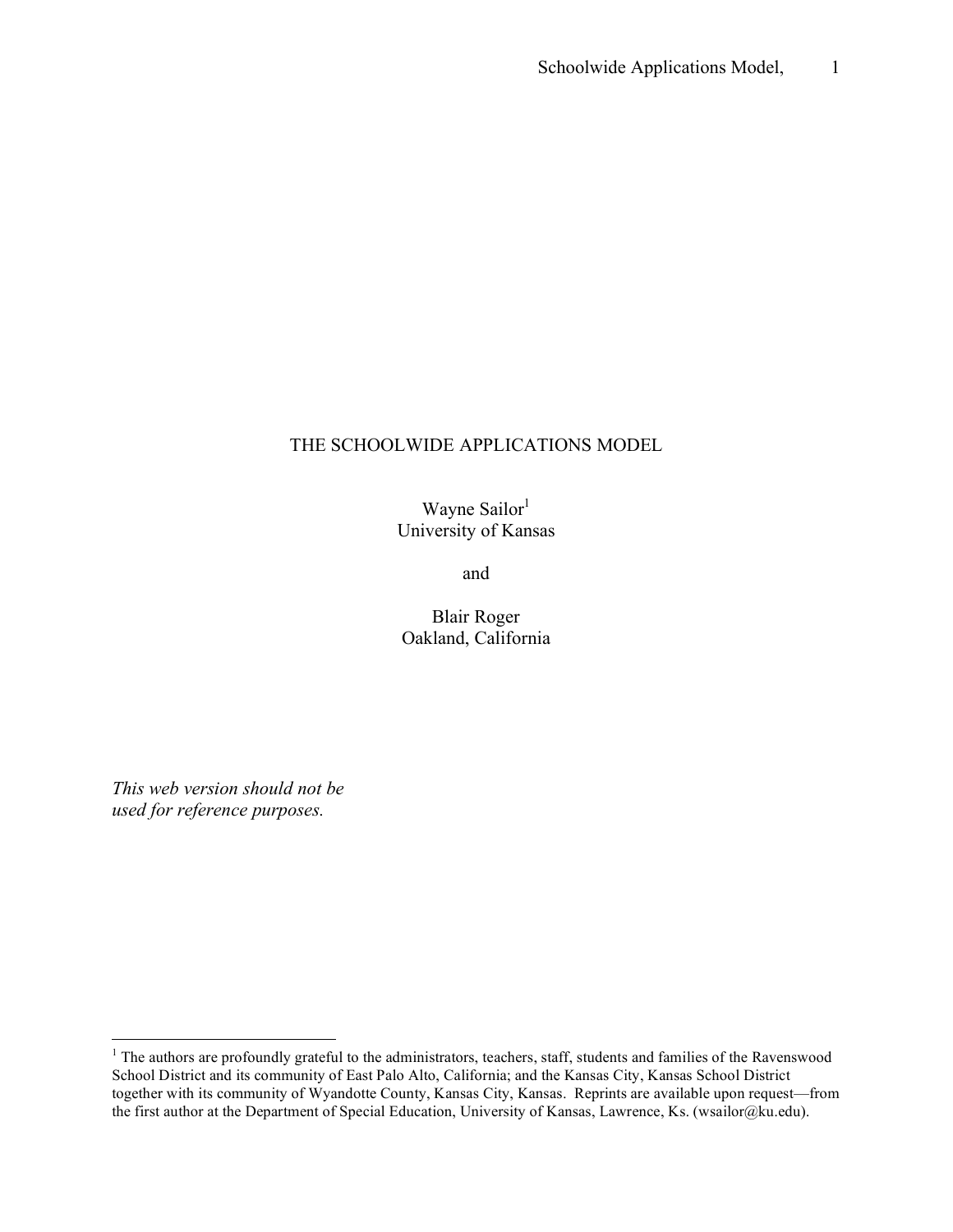#### THE SCHOOLWIDE APPLICATIONS MODEL

*Efforts to countermand differentiation within special education through inclusion policy have largely failed as a result of the inherent separateness of special education praxis relative to general education. A more promising path to establish a balance with integration may be found in schoolwide application with policy driven by general education.*

## **By Wayne Sailor and Blair Roger**

## *Cell Division in Special Education*

As a field, special education presents an excellent case study of the differentiation/integration paradox as defined (in this issue) by Burello & Hoffman. As Skrtic (1991) pointed out more than a decade ago, a large and ever widening gap occurs between the *premise* of special education—to provide needed supports services, adaptations and accommodations to students with disabilities, to preserve and enhance their educational participation in the least restrictive environment—and special education *praxis*. The latter has evolved over three decades into a parallel, highly differentiated educational structure, often with only loosely organized connections to the general education system (Taylor, 1988).

Having become differentiated from general education early on, special education began to undergo a process that, at times, has seemed to mimic cell division. At one point in its ontogeny, the field could list some thirty distinctive eligibility categories for special education services (e.g., learning disabilities, behavioral disorders, severe disabilities, autism, etc., etc.). Many of these early categories further differentiated, with autism for example subdividing into a host of subcategories lumped under "autism spectrum disorders". Learning disabilities gave birth to attention deficit disorders, specific reading disabilities, etc., and ADD, in turn, begat attention deficit, hyperactivity disorders (ADHD), etc.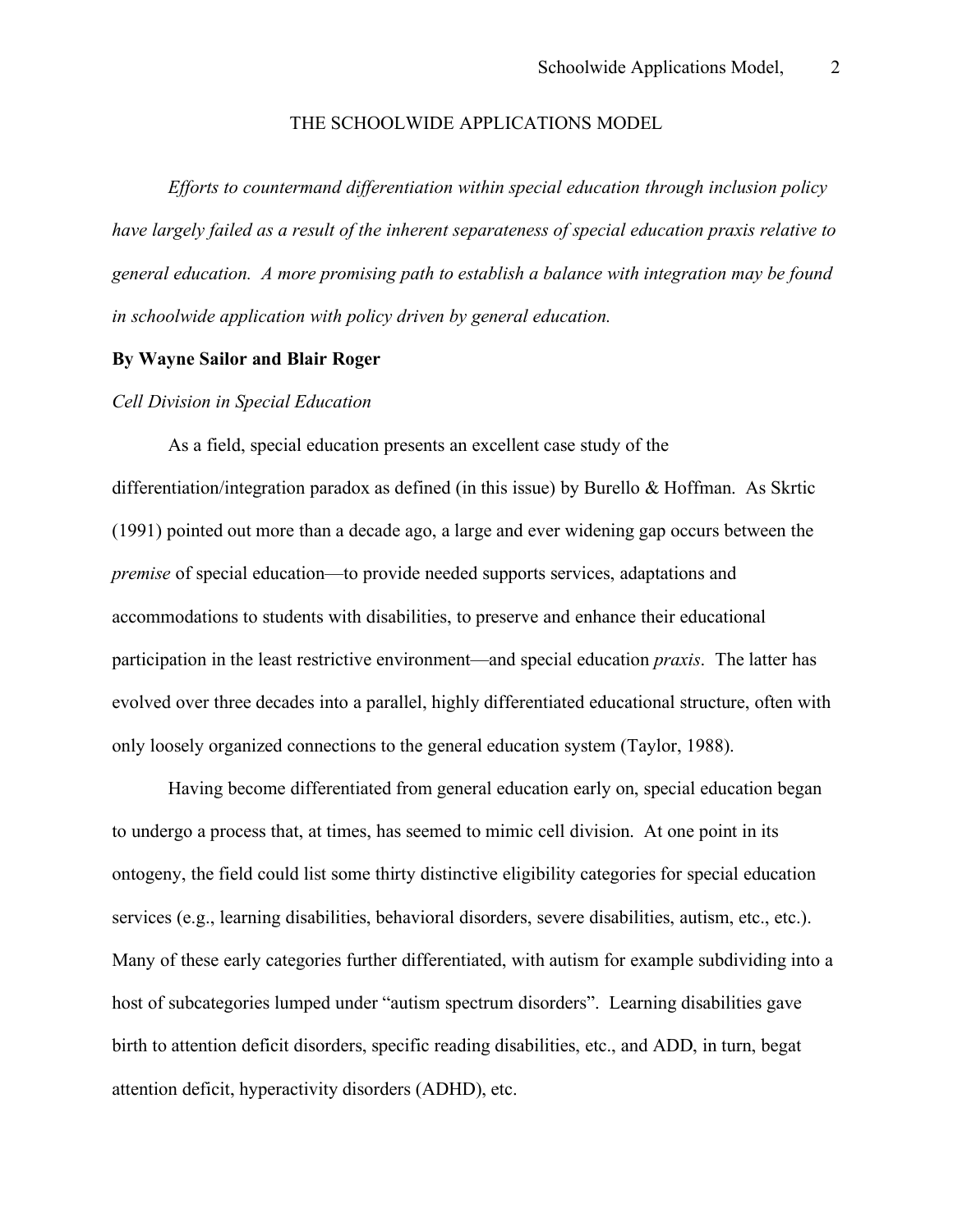How has all of this come about? The differentiation/integration paradox with its tensions in praxis and contradictions in policy provides a reasonable hypothesis. To better meet the educational needs of specific *identifiable* groups whose needs *qua* group are homogenous, promotes differentiation. If highly differentiated policy and praxis were to produce exemplary outcomes for those so affected, the strain would be limited to arguments for and against directing scarce resources to meet the needs of a few at the relative expense of the many. The values underlying the premise of special education would likely resolve the tension on the side of customization and differentiation. But available evidence suggests the positive outcomes are not there (Sailor, 2002; Halvorsen & Sailor, 19 = ; Sailor & Gee, 19 = ; Lenz, Deschler & Rissom, 2003; Lipsky & Gartner, 200\_\_).

#### *The Medical Model*

Special education, early in its inception embraced the diagnostic/prescriptive model that had come to characterize modern medicine, i.e., disability was framed as pathology. Psychology, with its partner the test industry (analogous to some extent to medicine's partnership with the drug industry) became the "gatekeeper" for special education, by accepting referrals from teachers and parents, and by achieving a diagnosis (e.g., categorical label) which can, in turn, be tagged for highly differentiated placement, programs and services. At times, special education policy handbooks at the district level have come to resemble the Diagnostic and Statistical Manual (DSM) that stands at the heart of medical jurisprudence and psychiatric practice.

### *Failed Attempts to Resolve the Paradox by Instantiating Integration*

In the 1980s, the U.S. Department of Education began to advance policy reform efforts designed to countermand the rapid growth of special education through its increasing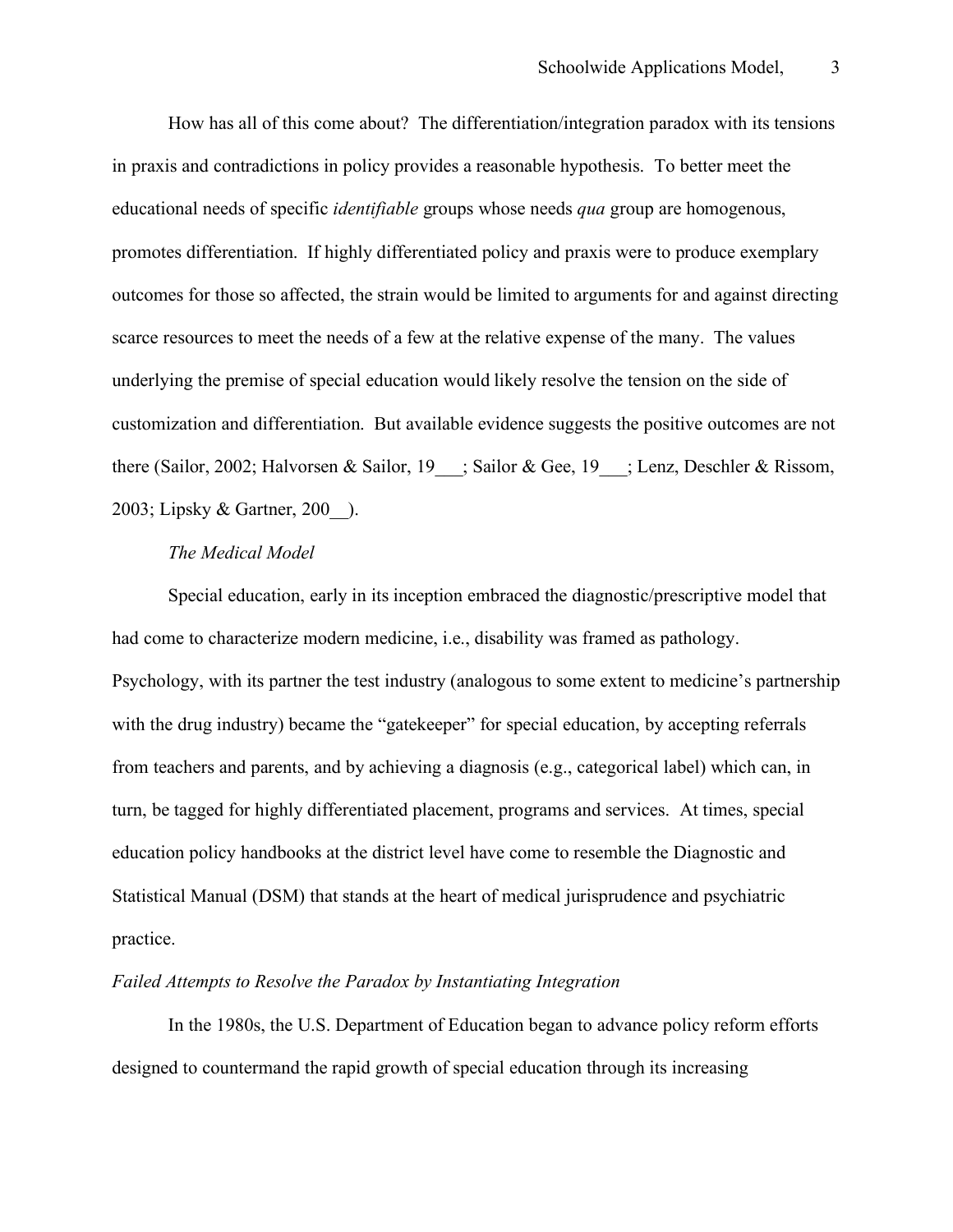proliferation of categorical placements and practices. These initiatives occurred against a backdrop of publications citing positive outcomes from integrated practices (i.e., Ryndak & Fisher, 19  $\cdot$ ; Wang, Walberg & Reynolds, 19  $\cdot$  ) and a corresponding barrage of negative outcome findings from separate classroom and pullout practices (i.e., Lawson & Sailor, 2001; Sailor & Halvorsen, 19\_\_\_; McGregor & Vogelsberg, 1998; McDonnel, McCaughlin & Morison, 1997).

The first of these was called the Regular Education Initiative (Wang, ), and was designed to stimulate the provision of special education supports and services in general education classrooms. The initiative generated enormous controversy within special education, which culminated in a special issue of the *Journal of Learning Disabilities* devoted entirely to an attempted refutation of the research underlying the policy. The result was to spotlight the paradox. The advancement of special education policy reform, framed as general education policy ("regular" education initiative) failed entirely within the community of special education, with most "regular" educators living in blissful ignorance of its very existence.

More recently, Department of Education policy has advanced "inclusion" as recommended practice, and has expended significant funds directed to training, research and demonstration through grants, to strengthen the provision of services and supports to students with disabilities in general education classrooms. This initiative too, has failed to significantly change special education placement and service configurations, over about a fifteen-year effort ( ). Again, the policy has drawn fire from within special education (Kaufman, ) and has failed to attract interest and enthusiasm from general education, in whose classrooms children would be placed and served under inclusion models ( ).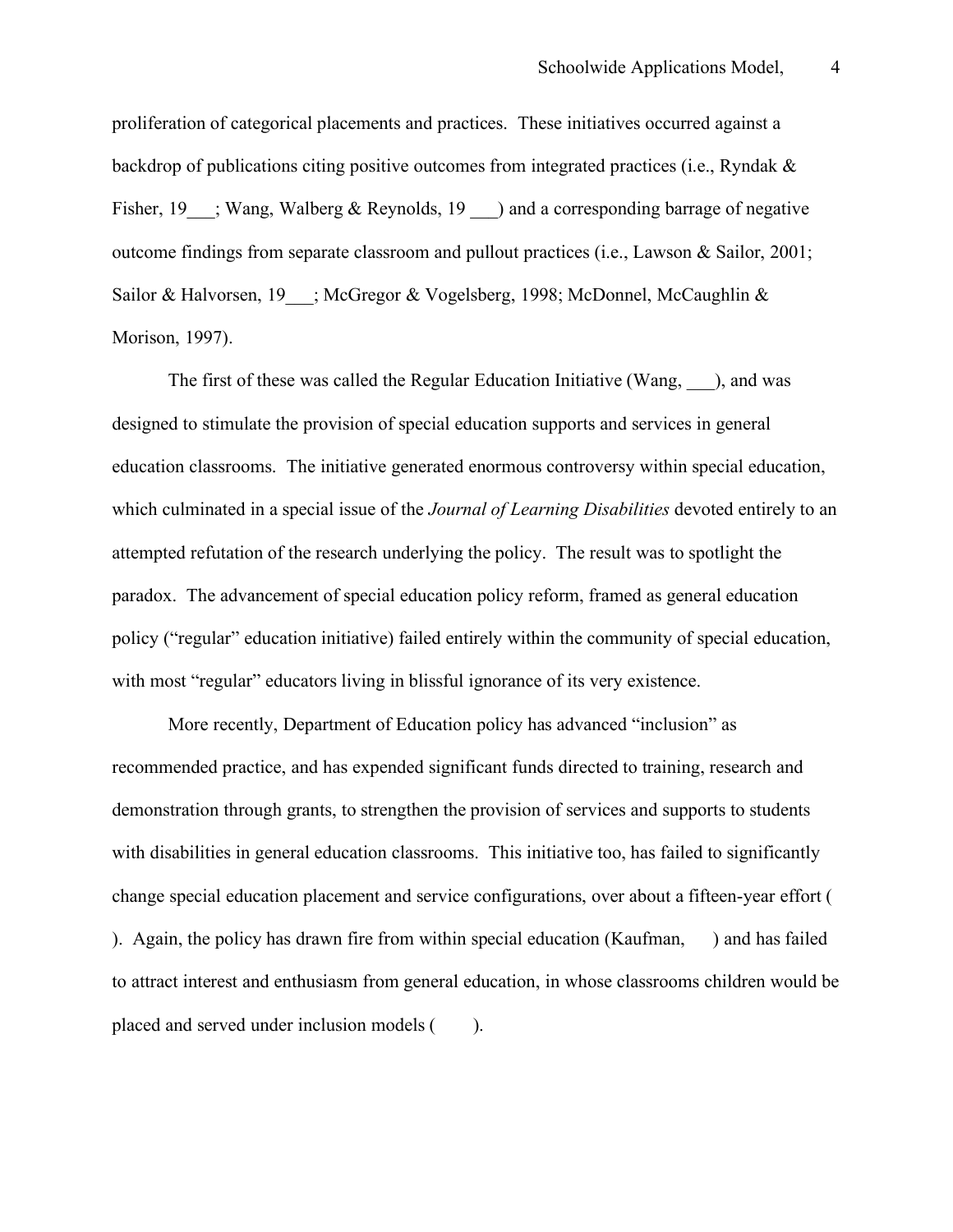The No Child Left Behind legislation, for all of its problems, does offer special education an opportunity to once again pursue a pathway to integration policy. First, NCLB makes clear that *all* children in public education are first and foremost, general education students. Second, the law firmly anchors educational praxis in accountability, even going so far as to define "evidence" (as in "evidence based practices") and to restrict scientific inquiry to approved methodologies (Sailor & Stowe, 2003).

If students served under IDEA are general education students with specialized services and supports to be provided through special education; and if evidence for academic and social outcomes is to be evaluated against approved methodologies, then once again an opportunity to achieve an integrated educational policy with which to guide special education praxis has emerged. The sum of available evidence gathered from use of scientifically controlled designs overwhelmingly supports integrated instructional approaches over those that are categorically segregated, regardless of the categorical label and level of severity of disability (Sailor, 2003; Lenz, et al., 2003; Vogelsburg, et al., 19 \_\_\_; Deshler, et al., \_\_\_\_\_.

# *Schoolwide Applications*

One reason why inclusion policy has failed to garner much support from general education may be attributable to the way "inclusion" has been defined. Virtually all definitions that have surfaced in the literature of special education have in common a general education classroom as the unit of interest and analysis for the provision of supports and services. The problem with a classroom-based model is that it often lacks credibility for the general education teacher, whose job is usually perceived as requiring that students proceed as uniformly as possible through the classroom curriculum, so as to advance to the next grade level. Students whose disabilities impede their ability to progress at expected rates, and who, as a result, fall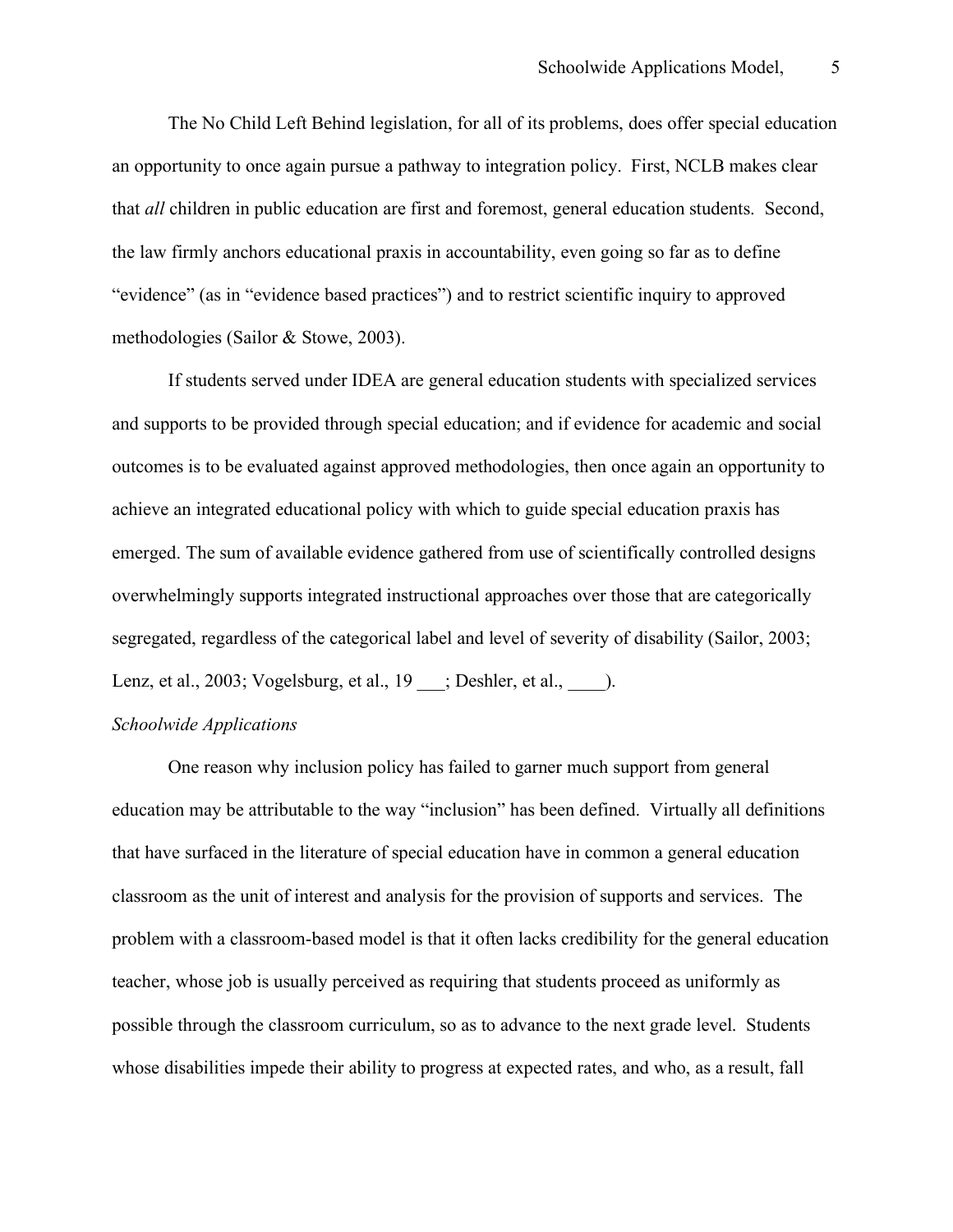whole grade levels behind their classmates on various components of the curriculum, seem to the general education teacher to belong elsewhere, and to be someone else's responsibility as a result. Special education is usually there to oblige with separate categorical classroom placements, particularly when "inclusion" fails.

Alternatively, when inclusion is advanced as a core value of the school program, students with IEPs who cannot function in various components of the classroom curriculum, find themselves at tables, usually at the back of the classroom with a paraprofessional who, in a oneon-one approach, works with the student on "something else". Giangreco ( ) suggested that this practice not only segregates special education students within the general education classroom, but can lead to detrimental outcomes for both general and special education students when such practices create a distraction in the classroom (Giangreco, 2003).

Does integrated praxis for special education (i.e., inclusion) need to be tied to a classroom-based model? If the objective is to avoid separate, categorical classrooms as the alternative to general education classroom placements, then a pathway to integrated praxis exists by shifting the unit of analysis to the school rather than the classroom. If Joey is a student who cannot progress at grade level in the third grade due to his disabilities, then the question shifts, under a schoolwide approach, away from a particular classroom placement for him and toward where Joey should be at different times, with whom, and doing what, for those portions of the third grade curriculum that he cannot engage, even with classroom-based supports, accommodations, adaptations and services. The problem becomes one of scheduling, personnel deployment and space utilization rather than one of alternative placement.

A schoolwide approach is not a variant of the older "pull out" model. Students with IEPs are not removed from general education classrooms to receive one-on-one therapies, tutorials or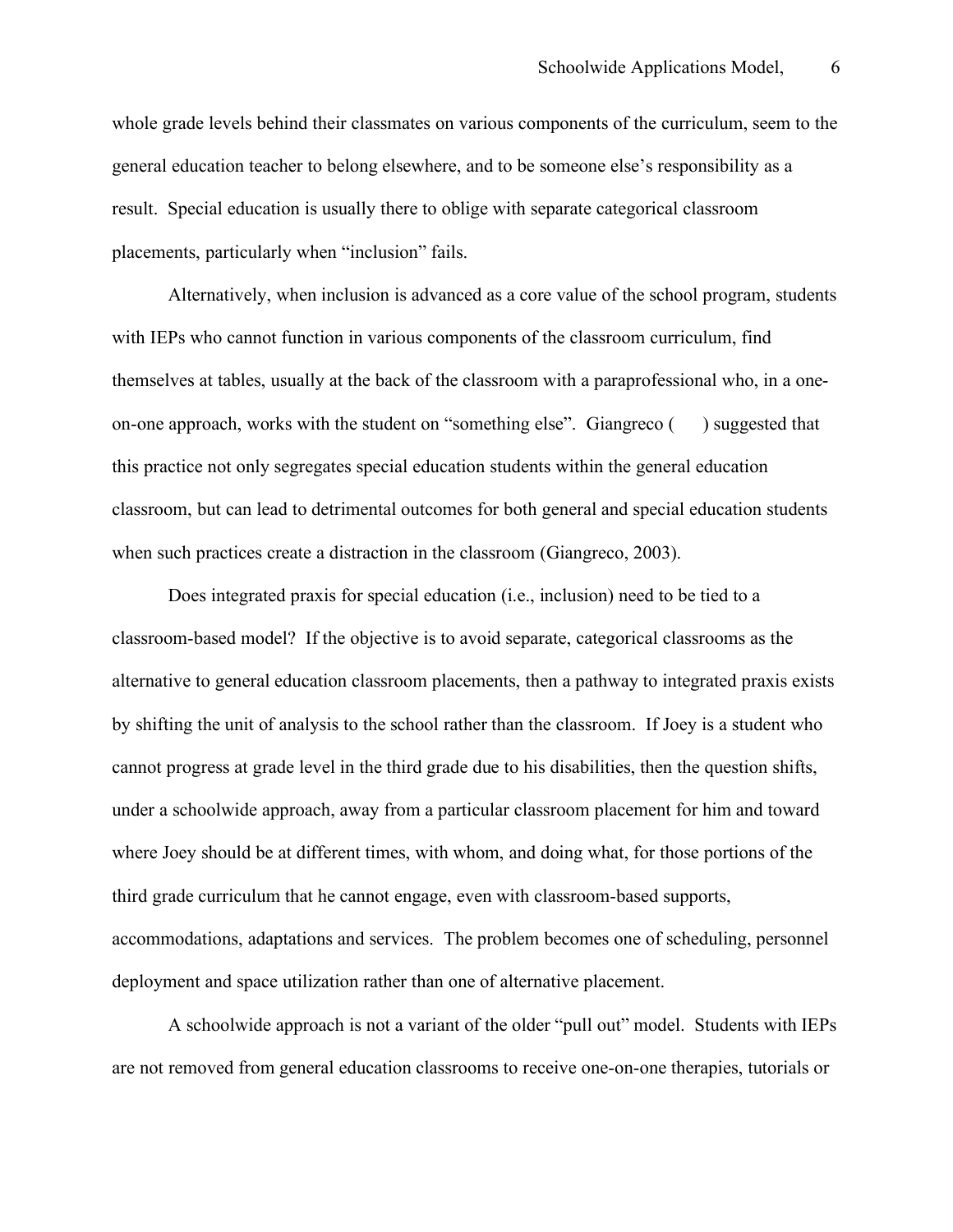to go to "resource rooms" under schoolwide models. Provision of all services and supports follows the logic of integration and is provided in such a manner as to benefit the maximum number of students, including those not identified for special education. Special education has, in recent years, developed evidence-based practices that have demonstrable efficacy for general education students as well as those identified for special education. Learning strategies (i.e., Lenz, et al., 2003); positive behavior support (i.e., Horner & Sugai, 2003); Carr, et al, 2001; Turnbull, et al., 2001); and transition planning (i.e., Morningstar, ) present two excellent examples. In grossly oversimplified terms, one can imagine a general education teacher saying to a special educator, "why are you bringing these kids back? We created special education in the first place to enable children who we have not been prepared to teach to be looked after by highly specialized personnel". The special educator might now reply, "we have learned much from our experience of individualizing education, partnering with families and specialized service providers for speech, motor-movement and so on, that are now demonstrating benefits for all students". As Ferguson & Kozleski (2001) put it: **<insert from p 11 here>** IDEA contains language under the "incidental benefits" section that encourages applications of special education praxis that hold promise for non-identified students. This approach enables special educators to reframe their practices to support students with special needs in integrated arrangements.

When a schoolwide approach is applied to "low performing" schools, such as those sometimes found in rural, isolated settings or in inner-city areas affected by conditions of extreme poverty, evidence is mounting that suggests that positive outcomes can be realized for all students from integrated applications of special education practices (Warren, et al, 2003; Lewis, et al., 2003). In the case of fully integrated applications of learning strategies designed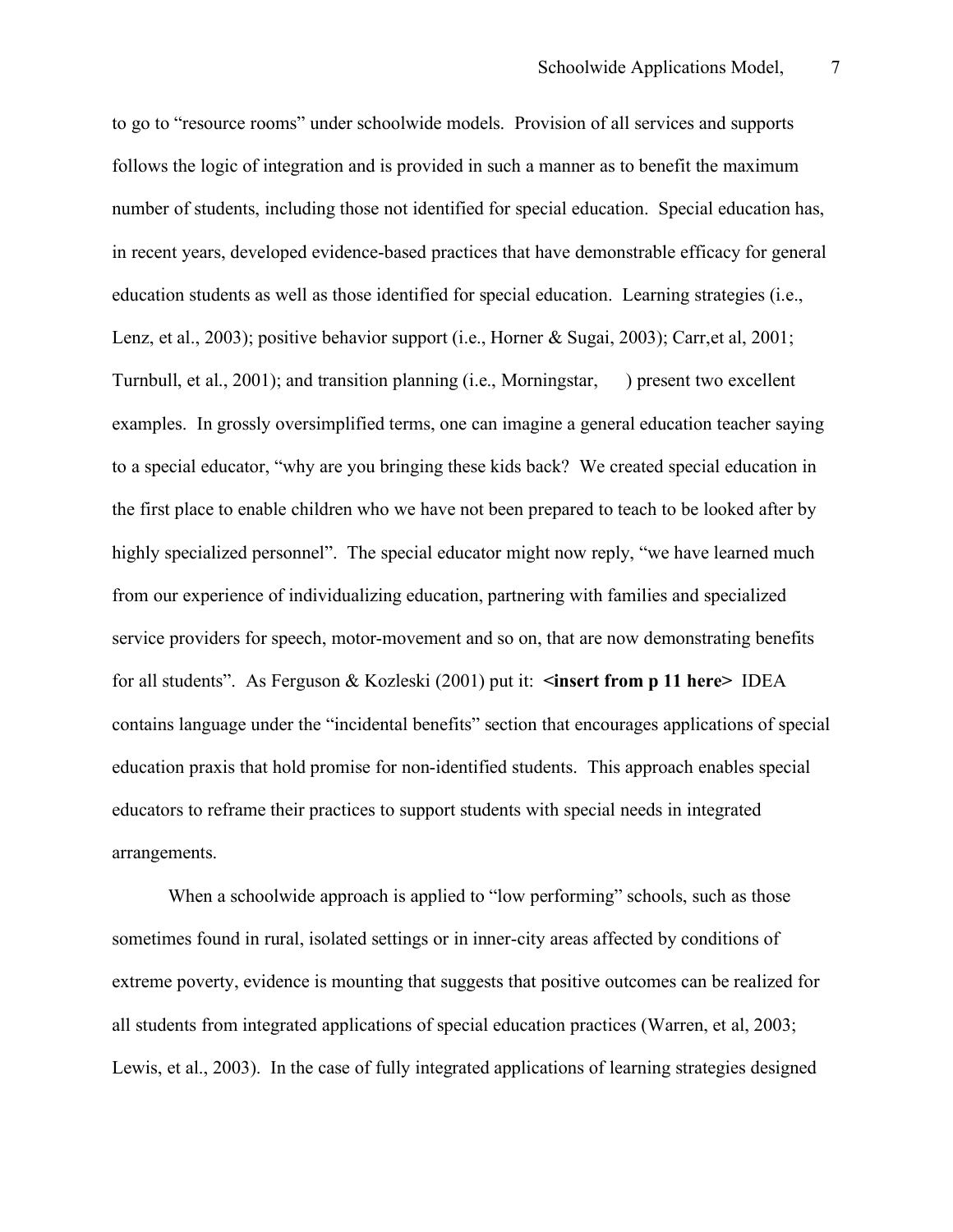originally for students with specific learning disabilities, evidence is accruing that NCLBsanctioned accountability measures for all students increases as a result (Lenz, et al.,  $\qquad$ ). Where social development, reflected in behavior problems leading to office disciplinary referrals for general education students (and possible removal to categorical placements for special education students) is at issue, schoolwide positive behavior support has resulted in mounting evidence that standardized test scores for general education students in low-performing schools can be turned around and enhanced as a result of an integrated application of special education practice (Utley & Sailor, 2003).

To illustrate how an integrated special education approach works in practice, we describe below our own version, called SAM for schoolwide applications model, which is being implemented and evaluated in four California elementary schools and in one elementary school in Kansas City, Kansas. We describe this model in terms of six "guiding principles" and fifteen "critical features", each of which can be evaluated for its progress over time using SAMAN, an assessment instrument that is designed to enable schools to become self-evaluating in their ability to link specific interventions associated with the schoolwide approach to measured academic and social outcomes for all students (Sailor & Roger, 2004). While this approach can appear to mimic comprehensive school reform in some ways, it is specifically designed to be integrated into the existing values and culture of each individual school, rather than serving as a "template", to be imposed in top-down fashion from district-level administration, to school-level administration. In other words, a school desiring to move from differentiated praxis to integrated praxis, is confronted with 15 critical features, under SAM, to contemplate through team processes and to implement, according to its own dictates and timelines. Across our five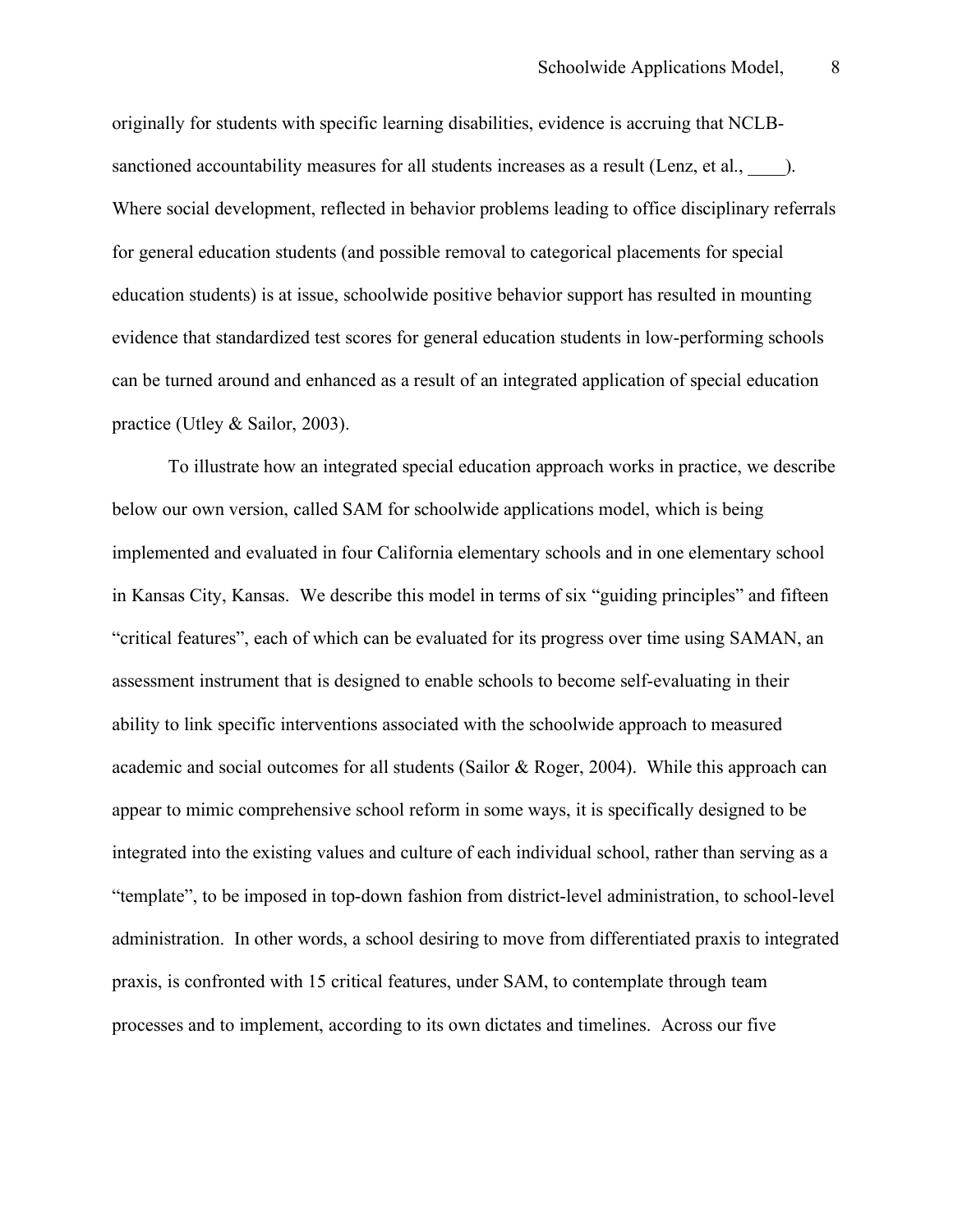research sites, we are seeing great diversity and creativity on the part of school teams devoted to systems change resulting in integrated praxis.

#### *Guiding Principles and Critical Features*

In this section, we present six guiding principles that define SAM and list critical features under each that can be estimated for progress over time using the SAMAN assessment system. In subsequent sections, we discuss measurement strategies as well as the structural requirements at participating schools and their districts for implementation of SAM.

*Guiding Principle 1. All instruction is guided by general education.* This principle is designed to encourage schools to avoid alternative placements such as private or public special schools for students who require extensive services and supports. Through the Schoolwide Applications Model, schools welcome these students for the opportunity to generate additional services and supports that can be configured to benefit a variety of students through integrated applications. At our research sites, it is school policy to encourage parent participation and involvement, and parents are provided extensive information about the schoolwide model. In those rare cases where parents feel strongly that their child requires a separate, self-contained placement and the district concurs, the student may be referred to a comparable (non-SAM) school that offers self-contained classes for students with disabilities.

SAM does not allow for separate classes for students with disabilities at the school site, so the challenge to the school is to focus on how such students are supported in the general education classroom, how they are supported in other environments and how specialized therapies and services are to be provided. Utilization of space at the school, deployment of support personnel and scheduling issues became significant in realizing this critical feature. At SAM schools, very little attention is drawn to the existence of disabilities among some students,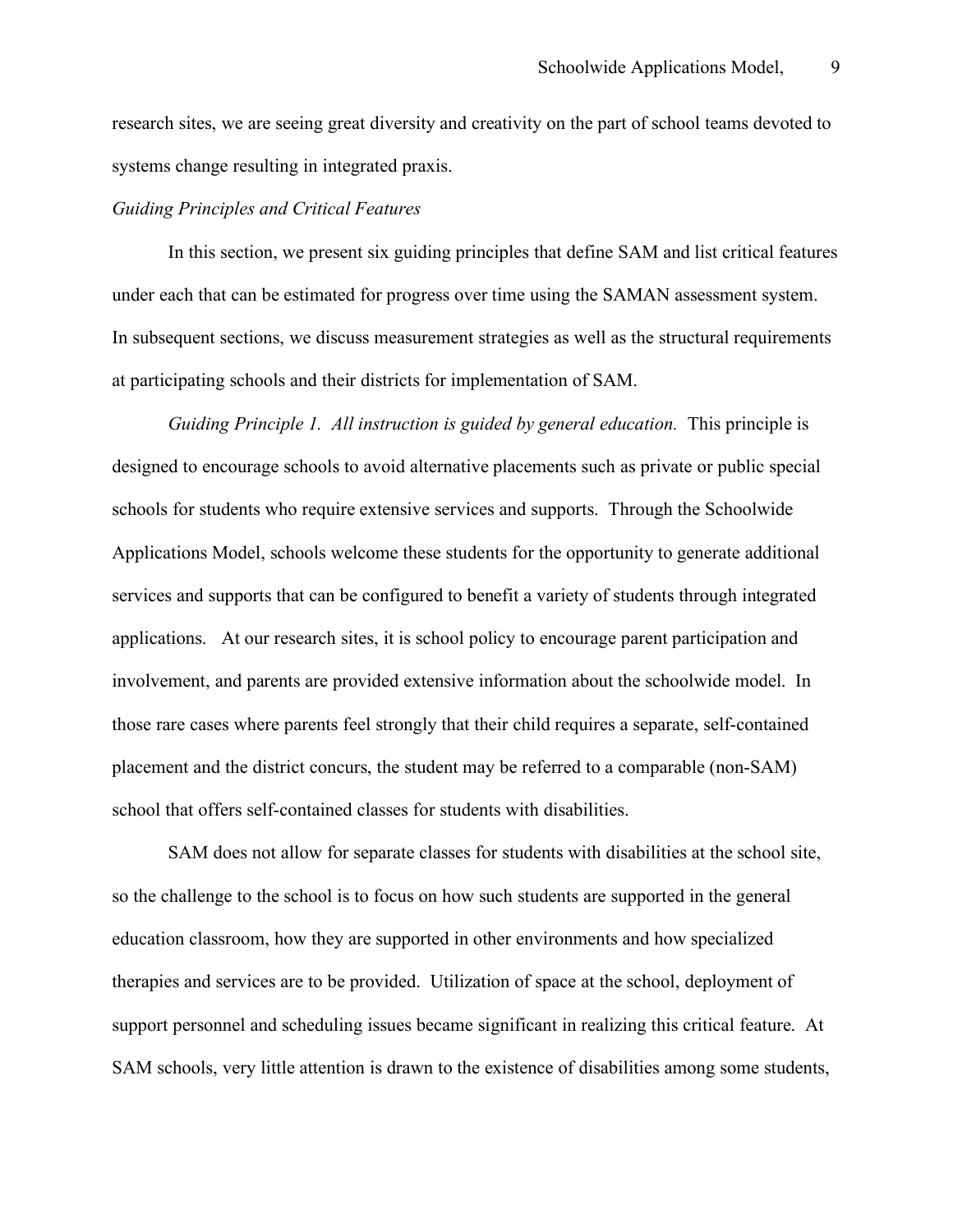and the need for special services and supports. Every effort is made to foster friendships and positive relationships among students with and without disabilities.

Most teacher training programs continue to encourage general education teachers to expect special education teachers to assume primary responsibility for students with IEPs. Special education departments at colleges and universities reinforce this idea by training special education teachers in self-contained classrooms and by having little curricular contact with general education departments such as Curriculum and Instruction. An integrated schoolwide model essentially requires teachers to reconceptualize the respective roles that they were prepared to anticipate on the job. Under the SAM practice, general education teachers have primary responsibility for all students, consider themselves responsible for implementing IEPs, and seek consultation from and/or collaboration with special education professionals to educate students with disabilities. At SAM schools the general education teacher is the chief agent of each child's educational program with support from others including special educators, therapists, paraprofessionals and others, as needed.

SAM differs from traditional inclusion models by ensuring that students with IEPs are pursuing goals and objectives matched to particular elements of the curriculum being implemented while they are in the general education classroom. Under SAM, no student with disabilities would be found at the rear or sides of a classroom, engaged with a paraprofessional on some task that is unrelated to what the rest of the classmates are doing. The level of participation may be adjusted to the special education student's ability level, or level of current achievement in a particular component, but instruction for that student would still be geared to that component. If the class is engaged in a higher-level curricular example, say algebra, and a student with disabilities cannot access that material with demonstrable benefits, then that student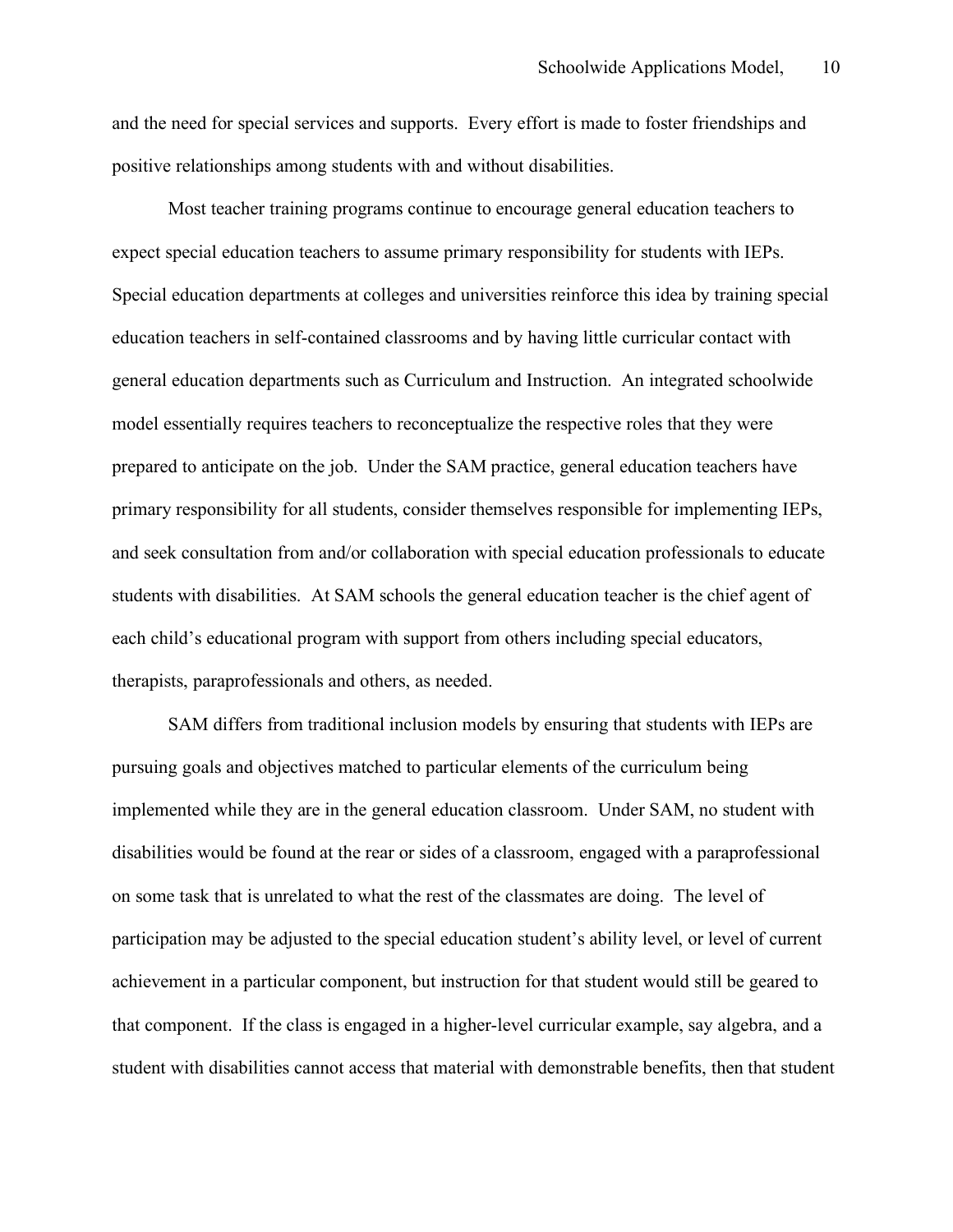might be assigned to an integrated grouping outside of the classroom for that period. Instruction in remedial math with other students who may not have IEPs but are operating at the same curricular level would present one such kind of opportunity.

There are times, of course, when one-on-one instruction is appropriate in the general education classroom, but for any students who can benefit rather than just students identified for special education. For example, a child who needs intensive instruction in reading might receive a 30-minute tutorial session in the classroom while the rest of the class is engaged in a reading exercize.

*Guiding Principle #2*: *All school resources are configured to benefit all students.* In traditional schools, students in special education often do not accompany general education students at equivalent grade levels on field trips, sports events, assemblies, arts performances, after school programs, specialized reading, math and science programs and enrichment programs in art, drama, dance, etc. SAM schools seek to overcome barriers to inclusion of students in all regular school events. All students with IEPs are members of age-appropriate grade level classrooms, and attend all non-classroom functions with their classmates.

Rather than organizing services and special supports so that only identified students receive benefits, the schoolwide model organizes all categorical supports to benefit the most students possible. For urban, multicultural schools that are at risk for punitive consequences under NCLB, this feature allows non-identified, low performing students to receive "incidental" benefits from the integrated applications of special education services and supports, those available through Title I, second language learners, vocational education, etc. School administrators must pay careful attention to state requirements in the implementation of federal, categorical programs such as IDEA. For example, identified students with IEPs still need to be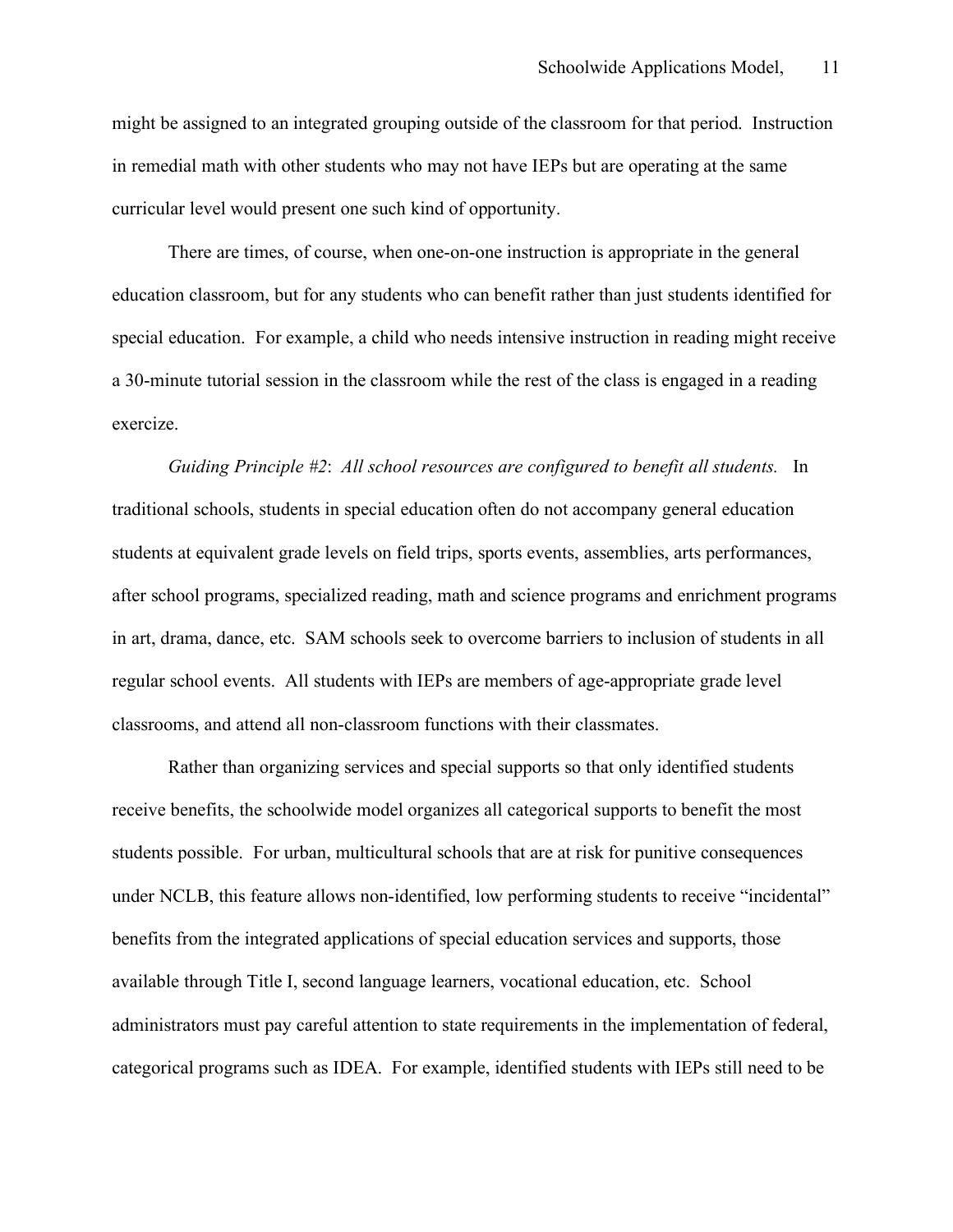primary recipients of services and supports provided through special education. General education students can receive benefits from the provision of these supports in well-integrated circumstances.

SAM schools utilize small grouping arrangements at the classroom level and small learning communities at the schoolwide level in large schools, particularly secondary schools. Through staff and professional development activities these schools attain proficiency in harnessing the talents and energy of students to participate in instructional as well as learning processes at school. Cooperative learning group arrangements, student directed learning, peer tutorials, peer mediated instructional arrangements, etc., can greatly enhance outcomes for all students in integrated instructional arrangements (Greenwood, et al., 19 ; Lenz & Deshler,  $\Box$ ).

*Guiding Principle #3*: *Schools proactively address social development and citizenship.* Schoolwide positive behavior support is an excellent example of a comprehensive intervention package originally developed to meet the specialized need for social development instruction for students in special education who also have behavioral disabilities (Carr, et al., 2002), that has demonstrated efficacy for all students, particularly those in schools challenged by urban blight and poverty (Utley & Sailor, 2003). SAM schools incorporate PBS as an excellent way to extend special education innovation to help meet the social development needs of all students. PBS, for example has generated recent evidence that schools with high rates of disciplinary referrals can very significantly cut those rates over a two-year period and can increase depressed levels of standardized test scores in math and literacy possibly resulting from increased instructional time on the part of students formerly being referred out of class (and sometimes school) (Warren, et al., 2003; Lassen, et al. \_\_\_).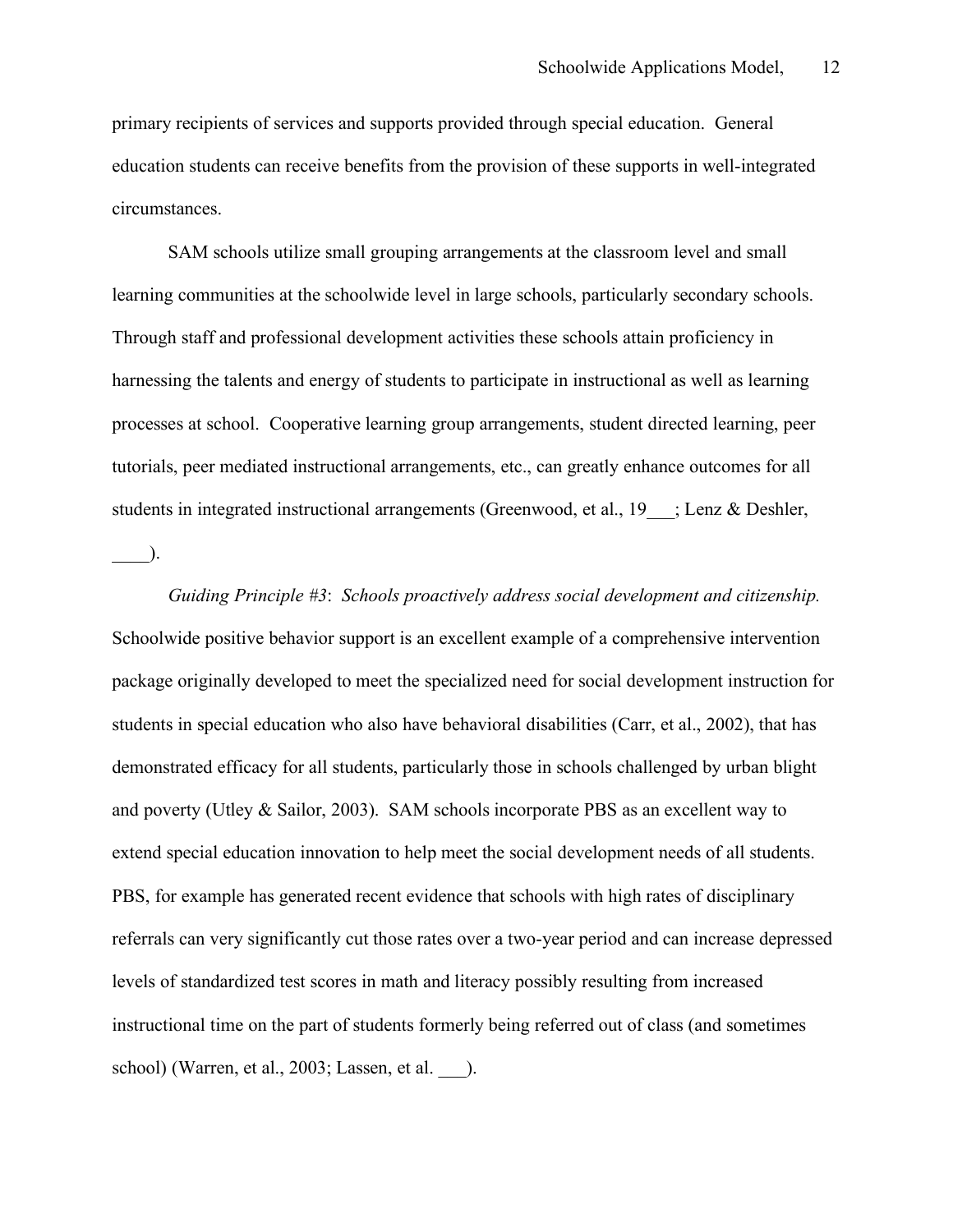*Guiding Principle #4*: *Schools are democratically organized, data driven, problemsolving systems.* SAM schools are encouraged to incorporate additional software at the district level, to enable school leadership teams to benefit from all available databases affecting the social and academic performance of their students (Lassen, et al., ). Through a process called School Centered Planning (to be described) SAM schools use a variety of performance data fields, disaggregated at the District level, to make decisions regarding setting priorities concerning ongoing elements of school reform.

SAM schools recognize that all salaried personnel at a school can contribute to the teaching-learning process. A school custodian may have hidden talents for vocational training with students, or a speech therapist may be skilled in music appreciation. The trick is to enable all school personnel to contribute to the primary mission of the school and not be completely constrained by bureaucratic role specifications. Furthermore, SAM schools seek to move away from categorical descriptors (e.g., "learning disabilities", "inclusion", "specials", "push in – pull out services", etc.) Two kinds of teachers are described in the non-categorical lexicon: classroom teachers and support teachers.

*Guiding Principle #5*: *Schools have open boundaries in relation to their families and communities.* A Site Leadership Team (to be described) is established at SAM sites that is representative of all school personnel and which may include parents as well as community representation. This Team undertakes a process called *School Centered Planning* to evaluate data from school processes linked to student academic and social performance outcomes, to prioritize specific new schoolwide interventions to improve outcomes, and to advance the mission of the school through full implementation of SAM.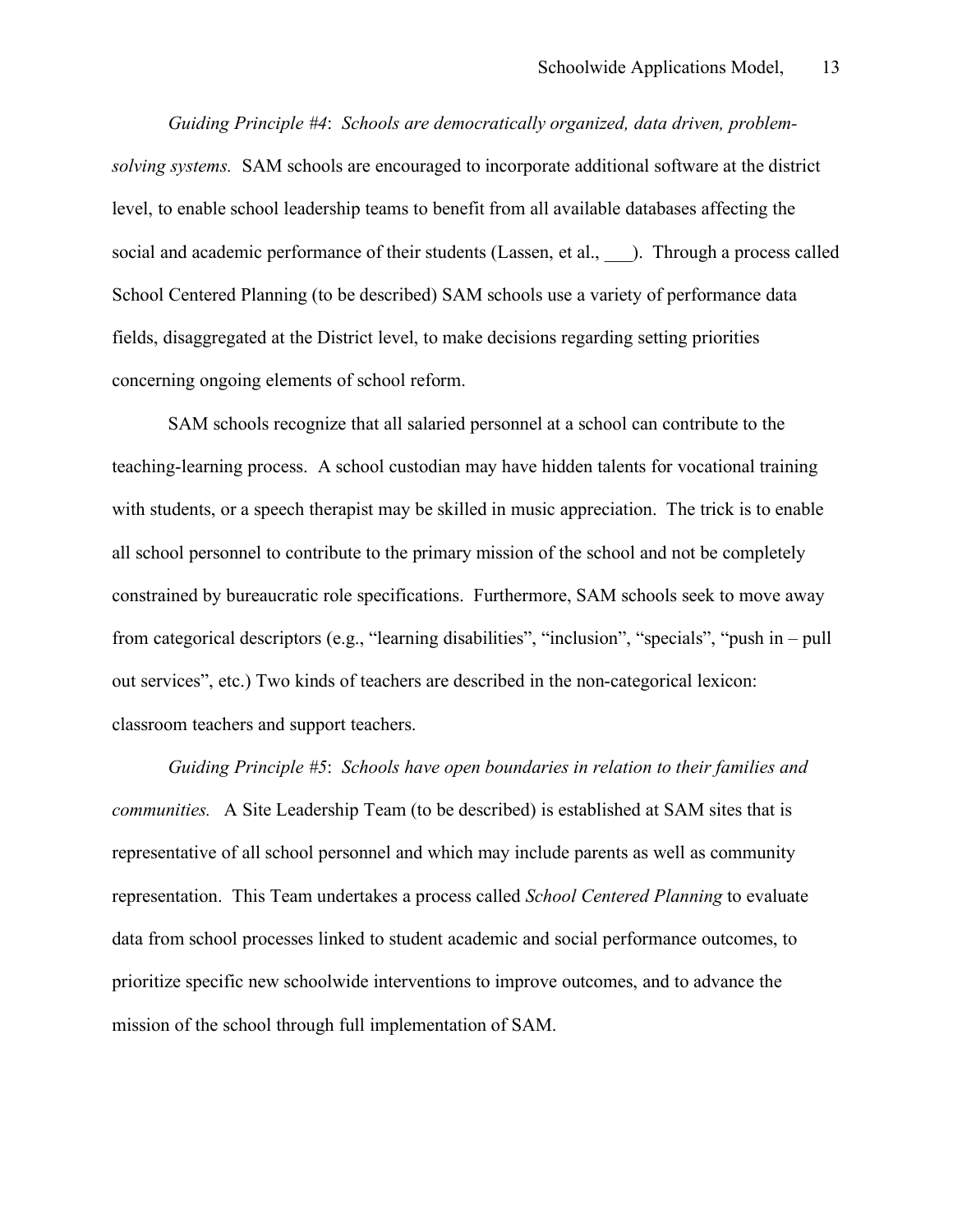SAM schools also go beyond traditional Parent-Teacher Association (PTA) processes and solicit active participation on the part of family members in the teaching/listening process. Some SAM sites have set the establishment of a family resource center (c.f., Lawson & Sailor, 2000) at the site as a schoolwide priority. The creation of a "parent liaison" position is a related priority.

SAM schools also reach beyond the "business partner" relationship that has characterized some school reform processes. These schools undertake a "community mapping" process to understand and relate to their respective community constituencies. The process includes nontraditional schools such as magnet schools; racial balance schools under bussing arrangements; cross-district grade configuration schools; charter schools, etc. where the "community" of the school may not be easily geographically configured. The point is to engage the community in the life of the school, and vice-versa, regardless of how "community" is defined.

*Guiding Principle #6*: *SAM schools enjoy district support for undertaking this extensive systems change effort.* Schoolwide models such as SAM that offer a significant departure from traditional educational bureaucratic management and communication processes will encounter difficulties early on in the absence of district support. Pilot projects can be undertaken with the understanding that continuation and expansion to additional sites will be predicated upon successful, if not impressive, gains in measured student outcomes.

District level support may be expected to increase following successful demonstrations and sharing results across schools over time. Table 1 summarizes the relationship of each of the fifteen measurable, critical features of SAM to each of the models' guiding principles. In the next section we briefly describe some of the SAM measurement strategies that we have implemented to date; including SAMAN, the SAM analysis and assessment instrument.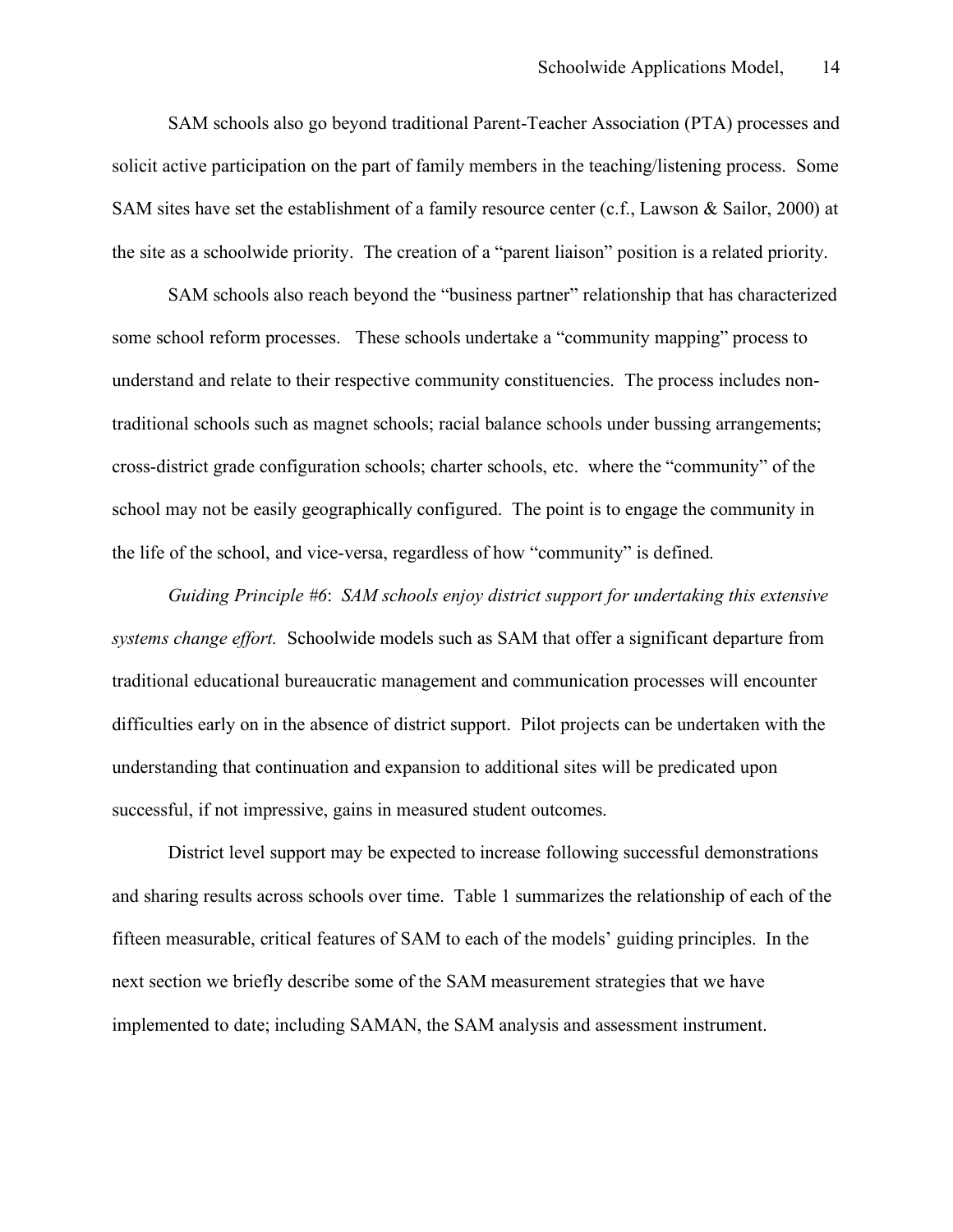### *Measurement Strategies*

Each SAM school employs a package of psychometrically established instruments with which to assess progress related to specific school priorities established through the SCP process. These include but are not limited to: SET (Horner & Sugai, 2004) for assessing positive behavior support processes; SAMAN (Sailor & Roger, 2004) to assess the fifteen critical features of SAM; and EVOLVE (Giangreco, 2003) to assess paraprofessional training and deployment practices, procedures and outcomes.

Districts are encouraged to use the Data Analyzer (Lassen, et al., *in press*) as an adjunct to the District-wide data system, to enable each SAM school to receive school-specific feedback relative to its own priorities and data fields of interest, as well as to facilitate reporting to other teams and committees that make up school operations.

#### *Structural Elements of SAM*

SAM is a fully integrated and unified approach to the education of all students. As a process, it is intended to enable schools to engage in collaborative, team driven decision-making activities geared to undertaking specific interventions, as a school, to produce enhanced academic and social outcomes for its students. The process of educating all students together (c.f., Burello, Ashley & Beatty, 2001) presents unique challenges as well as unique opportunities. The SAM approach requires certain structural elements to be in place to accomplish the requisite systems-change agenda. Two elements, School-Centered Planning (SCP) and a Site Leadership Team (SLT) occur at the level of the school. Two additional elements are required at the level of the District, a District Leadership Team (DLT) and a District Resource Team (DRT).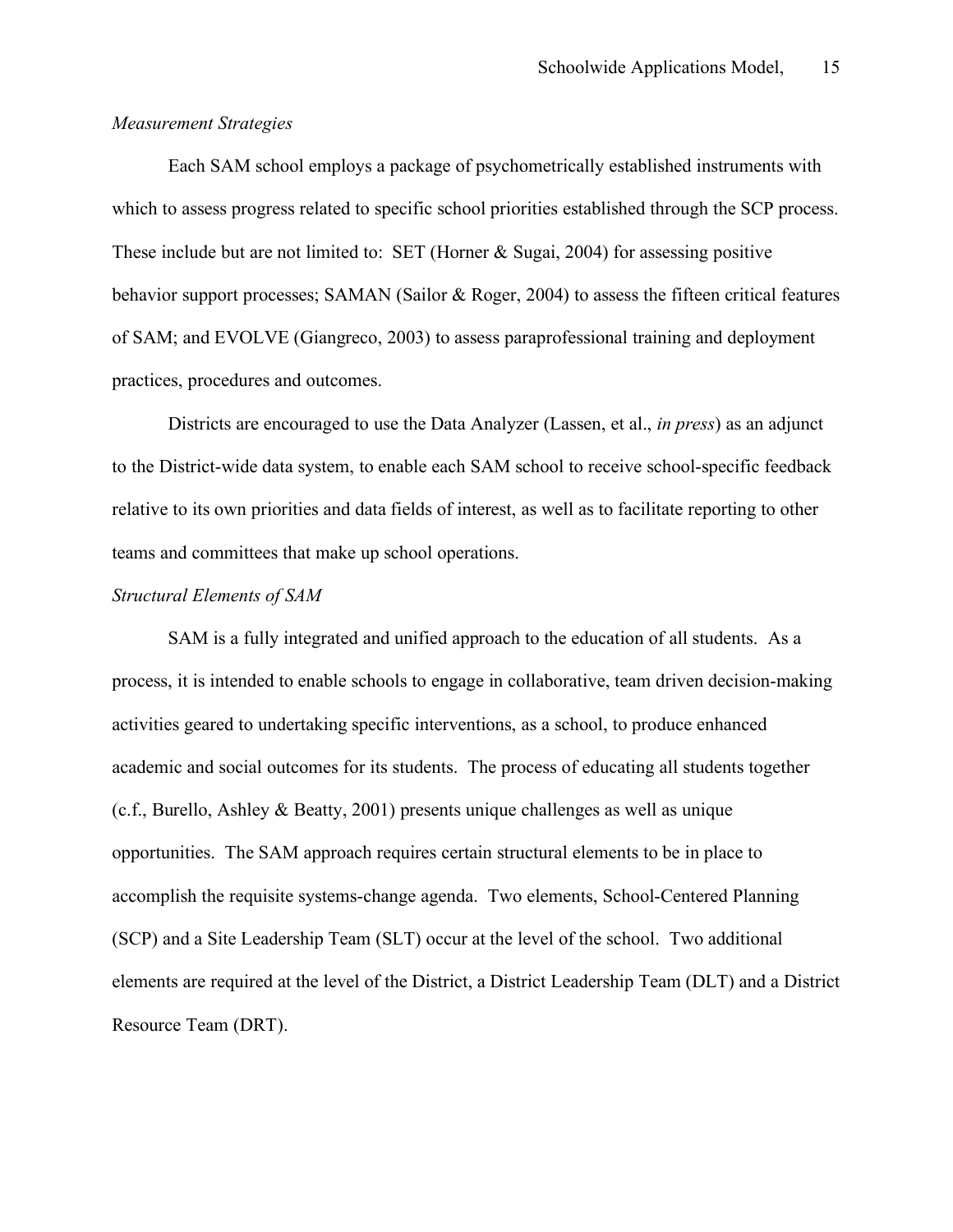*SLT.* The site leadership team, usually between 8 and 12 members has the function of evaluating schoolwide progress data; setting priorities, goals and objectives for each school term (i.e., semester, trimester, etc.) and networking with as well as reporting to the other teams and committees that make up school operations. The Principal is usually a member of the SLT but not necessarily its Chair. SLTs follow strict and efficient team procedures (agenda, rules for membership, rules for recognition to speak, minutes, etc.) so that precious school time is not wasted. SLTs meet at least bi-weekly and undergo full day "retreats" at least twice per year (semester school calendars) prior to onset of each new term. The School Centered Planning process (SCP) is engaged during these retreats. Membership on SLTs is usually a mix of school nominations; elections for one-year (renewable) terms; Principal appointments; and invitations to specific parents and community members to solicit participation. Parent and community participant expenses; substitutes for out-of-class meetings for participating teachers; supplies, etc. can become budget items for SLTs.

*SCP*. The School Centered Planning process is a variant of, and patterned after empowerment evaluation (Fetterman, 19 ). Using this process, a facilitator, supplied by the district or arranged through a university partnership, assists the SLT to begin with a *vision* for the school in undertaking the Schoolwide Application Model (SAM). A set of goals is derived to realize the vision, and a set of specific objectives delineated to be undertaken by various school/community personnel for the coming term. Measurement strategies are identified for each objective so that subsequent SCPs can proceed with priority and objective-setting discussions occurring on the basis of pupil performance data linked to specific measurable processes. Interim meetings are held by the SLT to review progress in the implementation of each SCP-action plan for the term.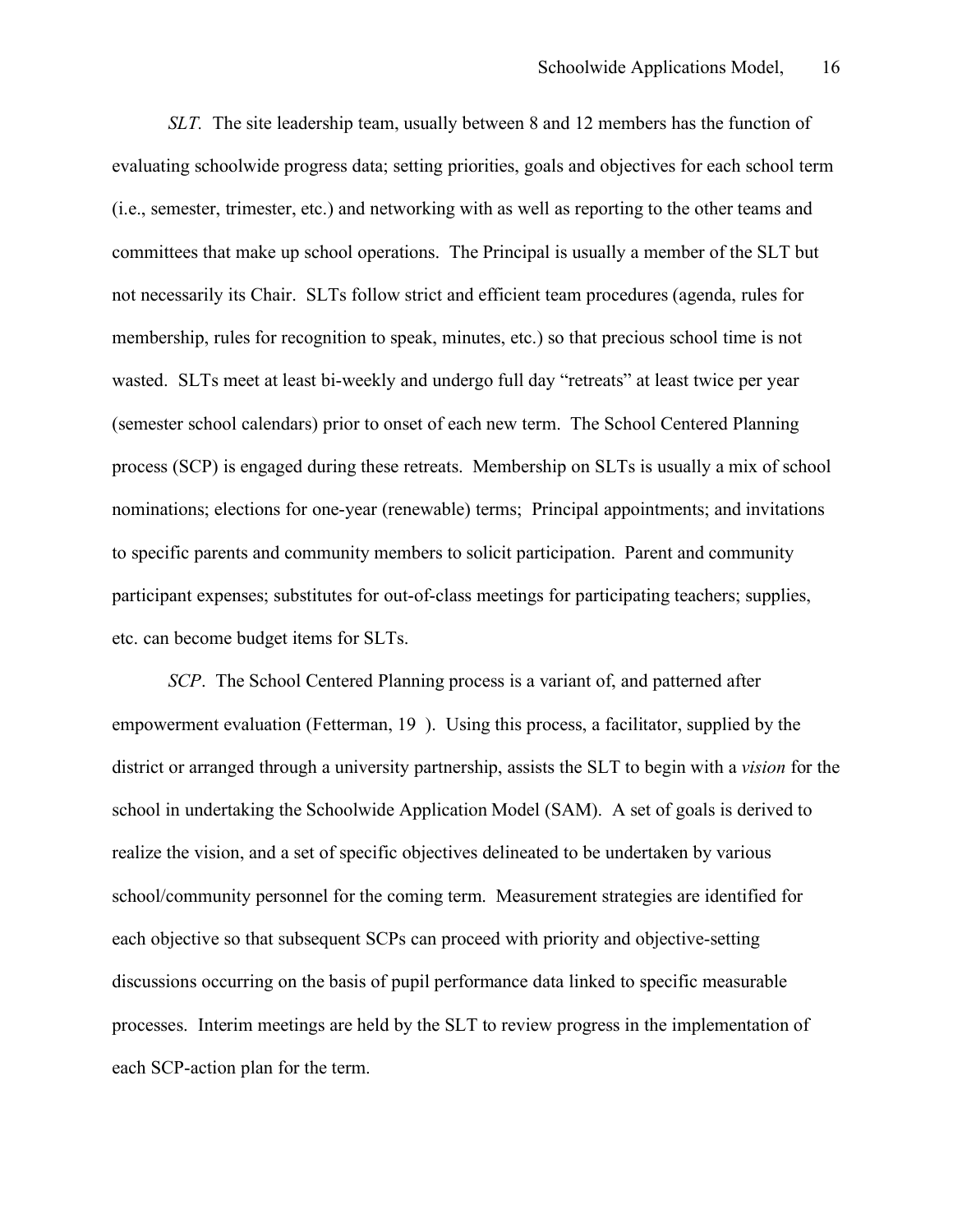*DLT*. The District Leadership Team is comprised of district personnel with a vested interest in SAM implementation. The DLT may have the Superintendent as a member, but usually not in the role of Chair of the team. DLTs are usually chaired by the head of curriculum and instruction, since SAM processes are driven primarily by general education. Other members typically include the head of pupil support services; the special education director; the Title I director; and the director of second language learner programs. Other members may be appointed by the Superintendent as needed. The DLT usually meets three or four times per year to review SAM school site plans and consider requests for approval for policy and budgetary considerations arising from these plans (these are usually many at the outset, but tapering off over time).

*DRT*. The final structural component is the District Resource Team. This Team is usually made up of district-level staff who work closely with the schools such as regional special education personnel; grade level specialists; parent support coordinator; transportation officials, etc. The function of the DRT is to consider each school site SCP for the coming term and assist the DLT in recommending approval, disapproval or further negotiation with the site over requested resources. If a SAM site, for example, requests two additional para-educators to implement one or more objectives on the SCP for the coming term, the DRT will consider the request, balance the needs of the site against the collective needs of all district schools, and make recommendations to the DLT. Typically, DRTs with several SAM sites in the district will meet on a fairly frequent basis to assist the District to stay ahead of the curve of systems change.

## *SAM and the paradox of differentiation*

The Schoolwide Applications Model is a work in progress. It represents an effort to integrate all aspects of comprehensive school reform with a new and innovative approach to the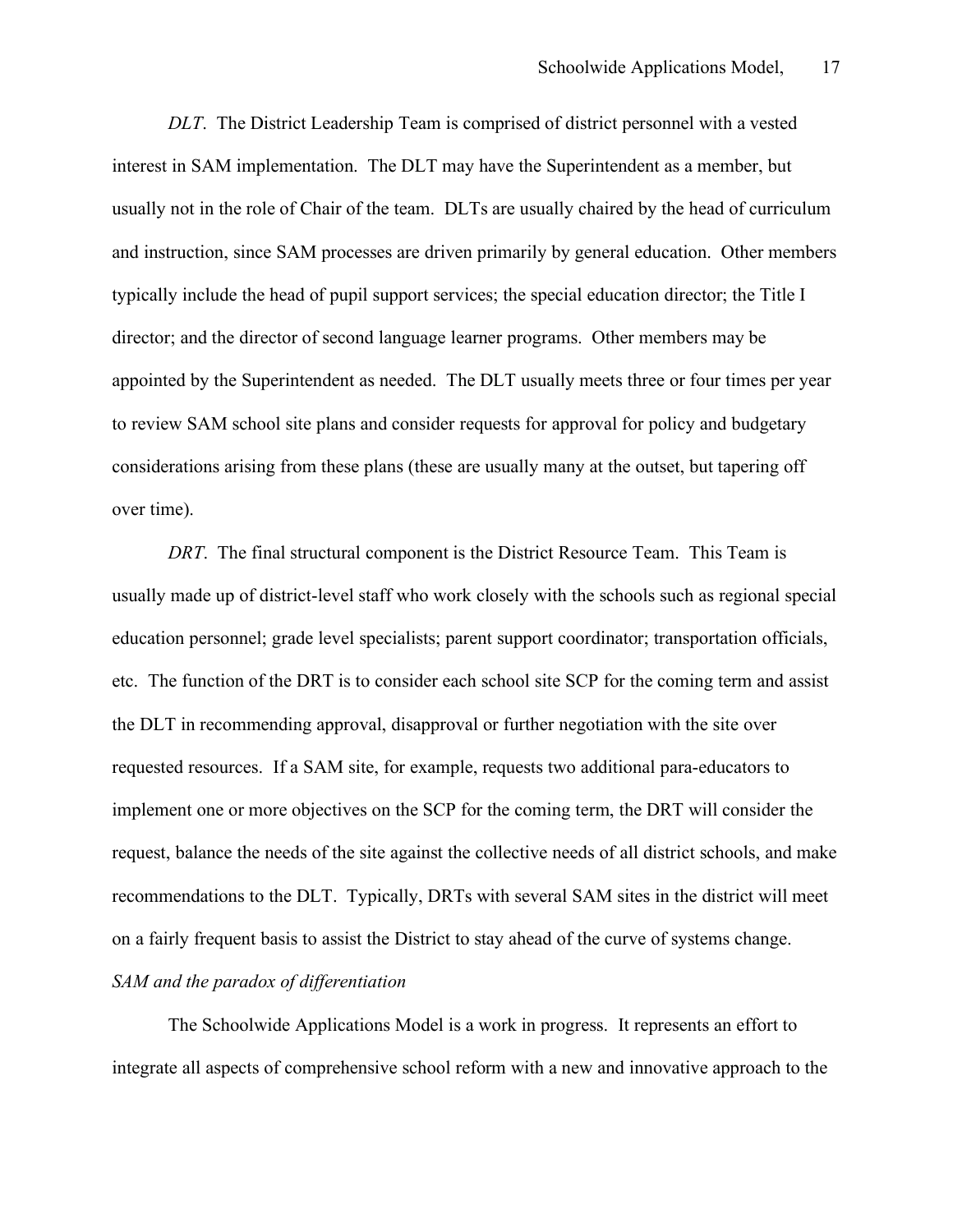delivery of special education supports and services. Ongoing research will be needed to determine if the SAM premise holds, namely that *de-differentiated* educational praxis can enhance outcomes for *all* students.